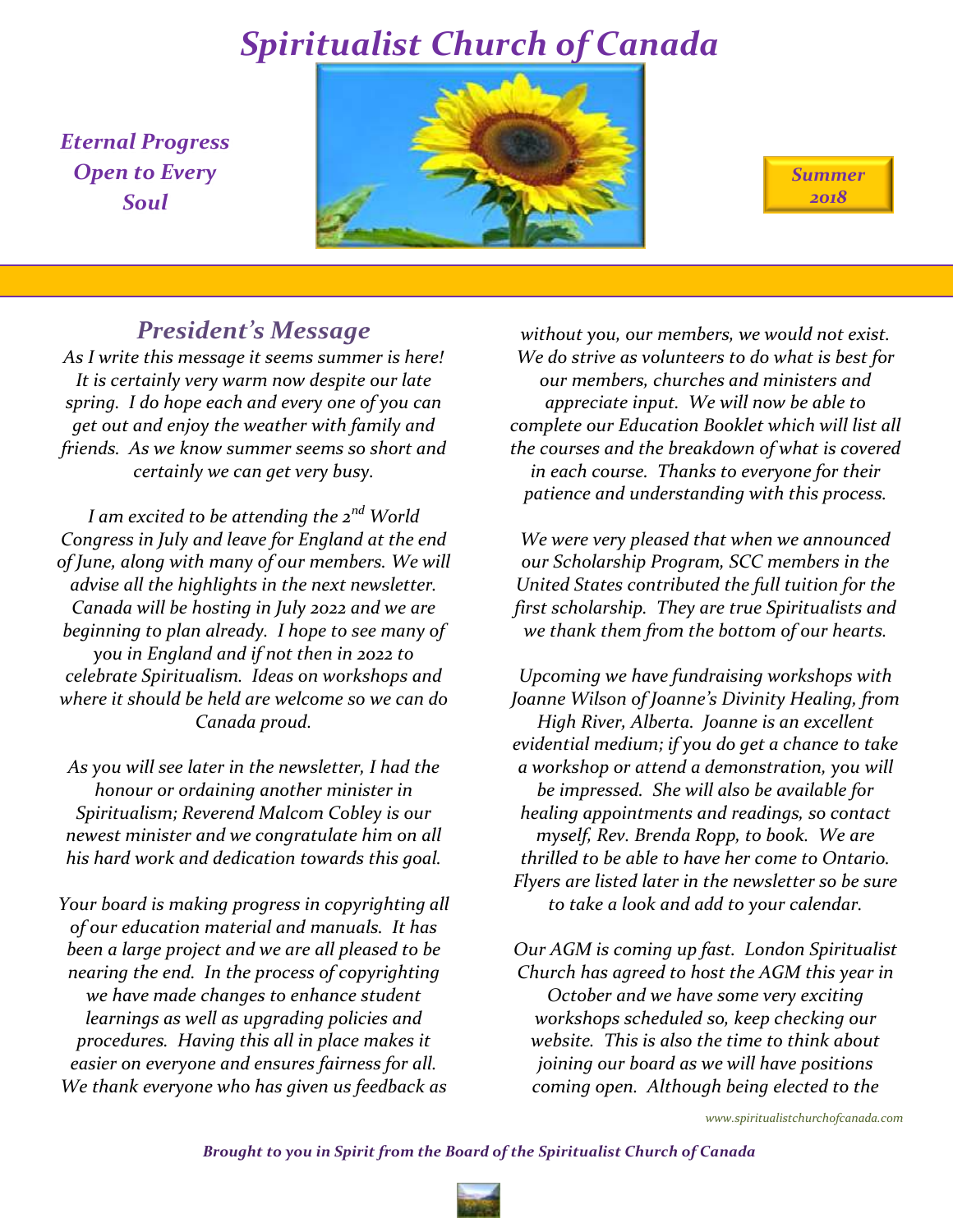*Eternal Progress Open to Every Soul*





*board is a lot of work, it is also very rewarding as we work to promote and enhance Spiritualism and the Spiritualist Church of Canada. Everyone has a voice and can make a difference.*

*"In the middle of every difficulty lies opportunity."* 

#### *– Albert Einstein*

*If anyone knows about difficulties, it's Albert. Every single challenge you face has something in it that is of value to you, should you choose to see it. It goes along with the saying about every cloud having a silver lining. Learn and grow from your troubles and you will only be empowered because of them.*

### *Did you know??*

*You may be ordained more than once but, you can only be registered to perform marriages in the province that you live and only with one organization.*

*For volunteers who require a police check, having it done through your local police office covers all of Canada no matter where you live: <http://www.rcmp-grc.gc.ca/en/types-criminal-background-checks>*



*Rev. Brenda Ropp President*

*Editor's Message*

*Morning has broken like the first morning…praise for them springing fresh from the world… -Hymn*

*I'd heard this tune on the radio many times but I truly never paid attention to this simple yet powerful song until in 5th grade music class when our teacher played it for us. He broke it down poetically, musically & spiritually in a 45 minute segment of our class; it says something about the reach of a teacher and the music when you can remember distinctly a lot of the details of that lesson 45 years later.*

*I knew this was a hymn because it was quite often hummed by Mum and Grandma, even though it wasn't in their traditional Christian hymnals apparently it was part of Mum's school repertoire.* 

*I wasn't particularly fascinated with religion, I just knew I liked the tune, and then it was made cool to the 9yr old me by first, Cat Stevens and then Mr. Adler (who oddly enough, resembled Mr. Stevens).*

*This song, as we know, is about being thankful for the daily abundance in our lives. For the simplicity of nature and the glorious bounty it surrounds us with: dew on the grass underfoot, colour everywhere in flowers and sun; for allowing us to awaken and share these wonders of the world around us. While I know the original working, title adds 'the first day of spring' to it, the summer and the bright sunny mornings that* 

*www.spiritualistchurchofcanada.com*

*Brought to you in Spirit from the Board of the Spiritualist Church of Canada*

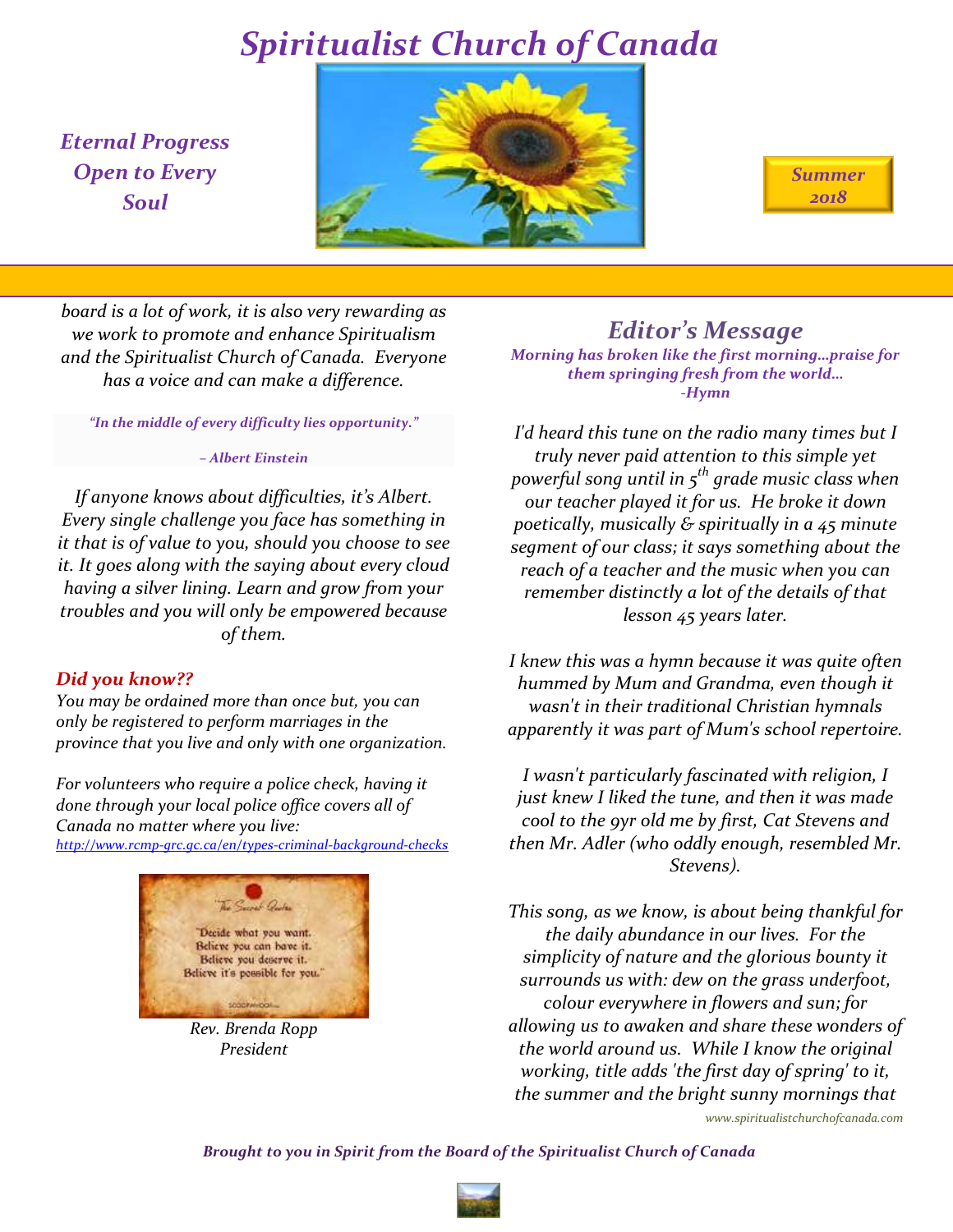*Eternal Progress Open to Every Soul*



| <b>Summer</b> |  |
|---------------|--|
| 2018          |  |

*greet us are the images conjured when I sing or listen to this song. I suppose it's tied to music class being held outside on the back fields of our school in those last few days before school's out for summer.* 

*Summer is warming physically, we are used to the longer and brighter days by now and even when it rains we can still feel that sunshine underneath it all. It makes me feel grateful for every day that I get to continue on this spiritual path of growth.*

*Our summer edition has as always, a bit of everything to encourage discussions of growth; from future workshops and courses to a 2 part slice of Spiritualism history. There's also the celebration of a new Reverend in town to read about, a lovely reader poem and recommended reading. We hope that you will enjoy this edition; if there is something you'd like featured, to comment upon, or to share something of your own contact us on: [newsletter@spiritualistchurchofcanada.com](mailto:newsletter@spiritualistchurchofcanada.com)*

*Peace love and peachiness in Spirit- Stevie*

## *Inspirations*

*'if you must look back, do so forgivingly. If you must look forward, do so prayerfully. However, the wisest thing you can do is be present in the Present…gratefully.'*

*Maya Angelou*

*Happiness is like a butterfly, which when pursued is just beyond your grasp. But, which, if you sit still, just may alight upon you.*

*Nathaniel Hawthorne*

## *The Medium*

*The medium gave his message The widow cried her tears It was a happy moment, she was not sad Where did the message come from? But a spouse long gone Speaking of love to his loved one What a joy it was They sang a song to the angel who brought the tune to them for their enjoyment What a day it was and indeed a good one For the happy spouse who left in a happy state It was a long time since he left Knowing his love never lost for his beautiful wife*

*Ron K*



### *Spirit's Reading Corner*

**Psychic News** was a Psychic Press Ltd publication; a weekly British Spiritualist newspaper that was founded in May 1932 by Maurice Barbanell, Hannen Swaffer and Arthur Findlay.

*www.spiritualistchurchofcanada.com*

*Brought to you in Spirit from the Board of the Spiritualist Church of Canada*

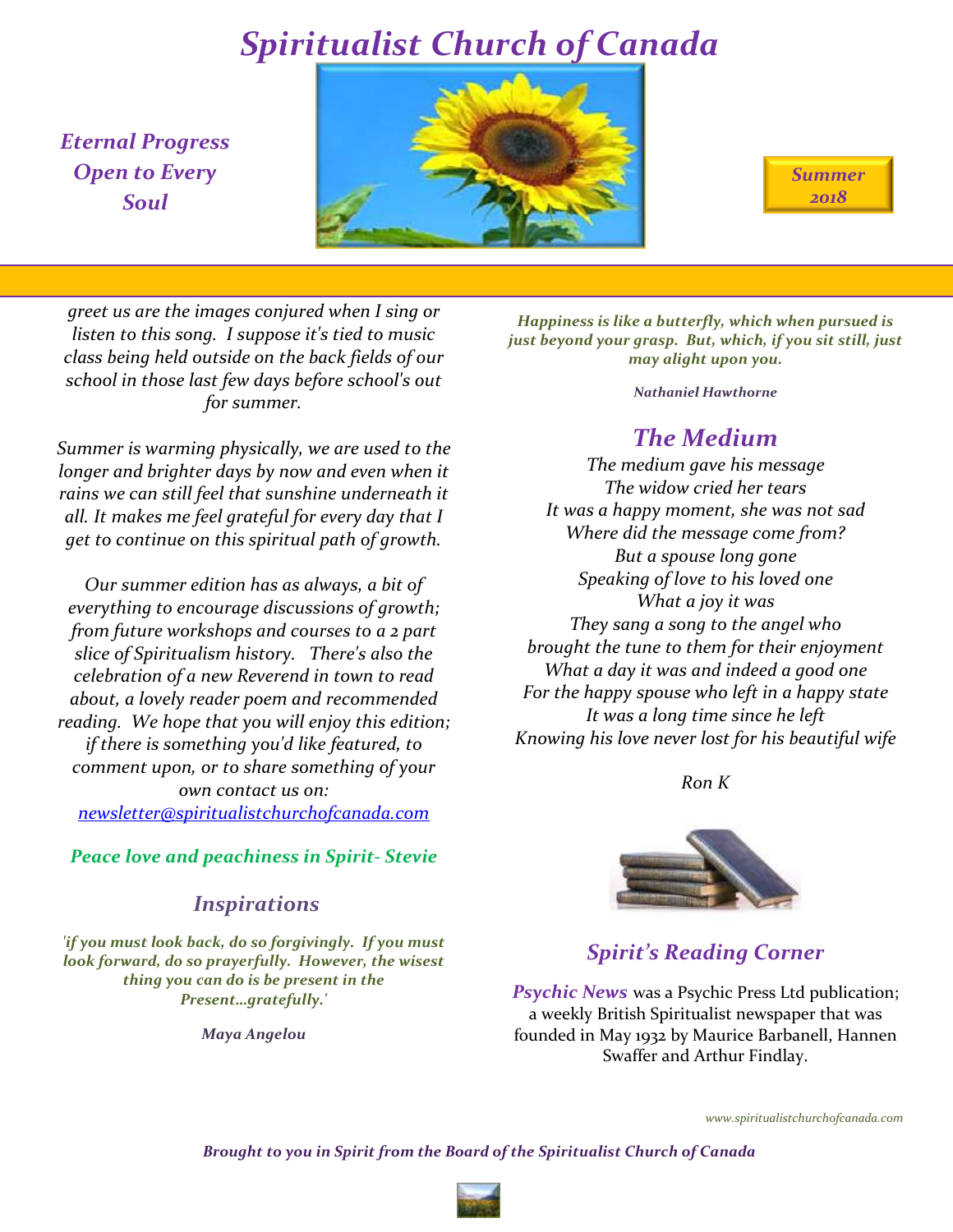*Eternal Progress Open to Every Soul*



*Summer 2018*

All manner of articles were written on the subject of Spiritualism and its contribution to a societal understanding of death. From direct voice and trance mediumship to the scientific and philosophical to tributes to Spiritualist workers and leaders, the Psychic News debated all subjects.

The University of Manitoba Libraries hosts a digital collection of this historical paper from the first edition. 28 May 1932 up to 30 December 1950 and counting. Have a look, there are numerous articles and some of the adverts of the day are fun too! <http://libguides.lib.umanitoba.ca/psychicnews>

## *Ordination Celebration*

*I was very pleased to ordain Malcolm Cobley as a minister of the Spiritualist Church of Canada on May 27th, 2018. The service was held at Church of Universal Love, in Toronto and we thank Rev. Gillian Edwards for hosting. Congratulations Rev. Cobley, we are thrilled to have you as an ambassador for spirit. Rev. Brenda Ropp, President*



 *Rev. Malcolm Cobley* & *Rev. Gillian & Rev. Brenda Ropp Rev. Malcolm Cobley*



*Malcolm Cobley is a semi-retired writer, filmmaker, and producer of multi-media educational programs who spent almost all his adult working life as a card-carrying atheist with an enthusiastic interest in the history of science and a very strong dislike of organized religions of all kinds.*

*But in 2009 he started to experience a succession of astonishing, yet simply undeniable, events that caused him to rethink everything he had ever imagined about religion, paranormal phenomena, and, in particular, the possibility that life really does continue after death.*

*As a result, he started studying spiritualism seriously in Canada and the United States, and ultimately followed in his wife Gillian's footsteps by graduating from the School of Fellowships of the Spirit in Lily Dale - (in May 2013) - as an ordained Minister of Spiritual Healing and Prophecy. He then enrolled in the education program of the SCC from which he graduated in February this year.*

*Malcolm is now a regular participant in services and workshops at several churches in Ontario. He and his wife are also members of the Lily Dale Assembly and serve as accredited healers in the Healing Temple.*

*Rev. Brenda Ropp*

*www.spiritualistchurchofcanada.com*

*Brought to you in Spirit from the Board of the Spiritualist Church of Canada*

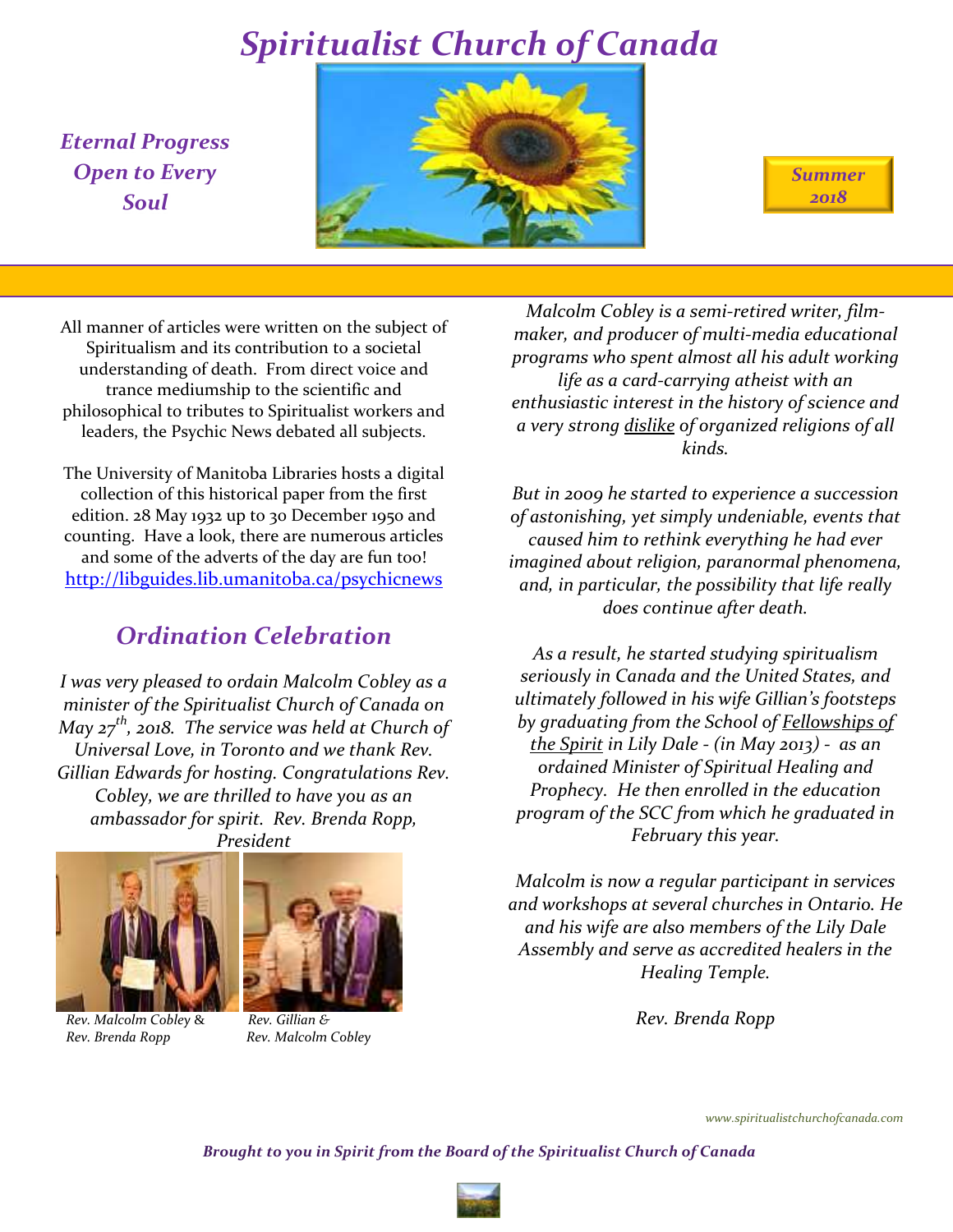*Eternal Progress Open to Every Soul*



*Summer 2018*

### *Spiritualism History*

#### *13 July 1876*

*Henry Slade, the celebrated slate-writing medium, arrives in London. He had been before the public in America for fifteen years previous to this first visit* 

#### *28 June 1890*

*At a séance, in the presence of M. Aksakof and Professor Butlerof, of St. Petersburg, a golden lily, 7ft high, is said to have materialized. It was kept for a week & during that time 6 photos were taken after which it dissolved & disappeared*

#### *17 July 1882*

*Professor Henry Sidgwick of the Society for Psychical Research presented his first presidential address*

'I think spiritualism, mesmerism, the mental healing movement, provided some people with the most meaningful experiences of their lives.'- *Mitch Horowitz*

### *Emma Hardinge Britten: Emerging From Blavatsky's Shadow Part 1 of 2 By T. J. Gibson*

*"Cornelius Agrippa and other Medieval Mystics have affirmed, that a Magician to attain to successful achievement "must be born a Magician." Reviewing my own youthful experiences, I am perfectly convinced that this remark applies as surely to "Spirit Mediums" as to Magicians-indeed to my apprehension the two terms are synonymous."*

*— Emma Hardinge Britten, Autobiography 1900*

*Although a majority of those who identify themselves as modern Spiritualists are at least familiar with Emma Hardinge Britten by name, they most often recognize her only as an early pioneer of the modern movement, most often solely remembered as a channel for the original version of Spiritualism's famous "Seven Principles." Far less in number are the Spiritualists who are aware of the profound influence that Emma had on the development of a number of diverse schools of modern esoteric and related beliefs during the latter half of the 19th century and beyond.* 

*Her purported engagement as a "child medium" by the UK based western ceremonial magic influenced "Orphic Circle" group in the 1830s, and her signatory presence alongside Helena Blavatsky and others in 1875 at the inaugural meeting of the Theosophical Society, are only two examples of the much more diverse range of spiritual activities she was personally engaged in than is commonly associated with her legacy.*

*Born in 1823, Emma describes in her autobiography that her childhood was a rather troubled period of her life. Although displaying some traditional earmarks of those inclined toward an eventual career as a medium, her rather troubled outlook was compounded by the relatively early passing of her father.* 

*In later life, she expressed agreement with someone she described as an "occult associate" who described her, utilizing her birth name as "[a] ghost seeress, somnambulist, improvisatrice in music, and a prophetess, the strange weird child, 'Emma Floyd,' was the terror of her nursery attendants and the problem of all who knew her."*

*www.spiritualistchurchofcanada.com*